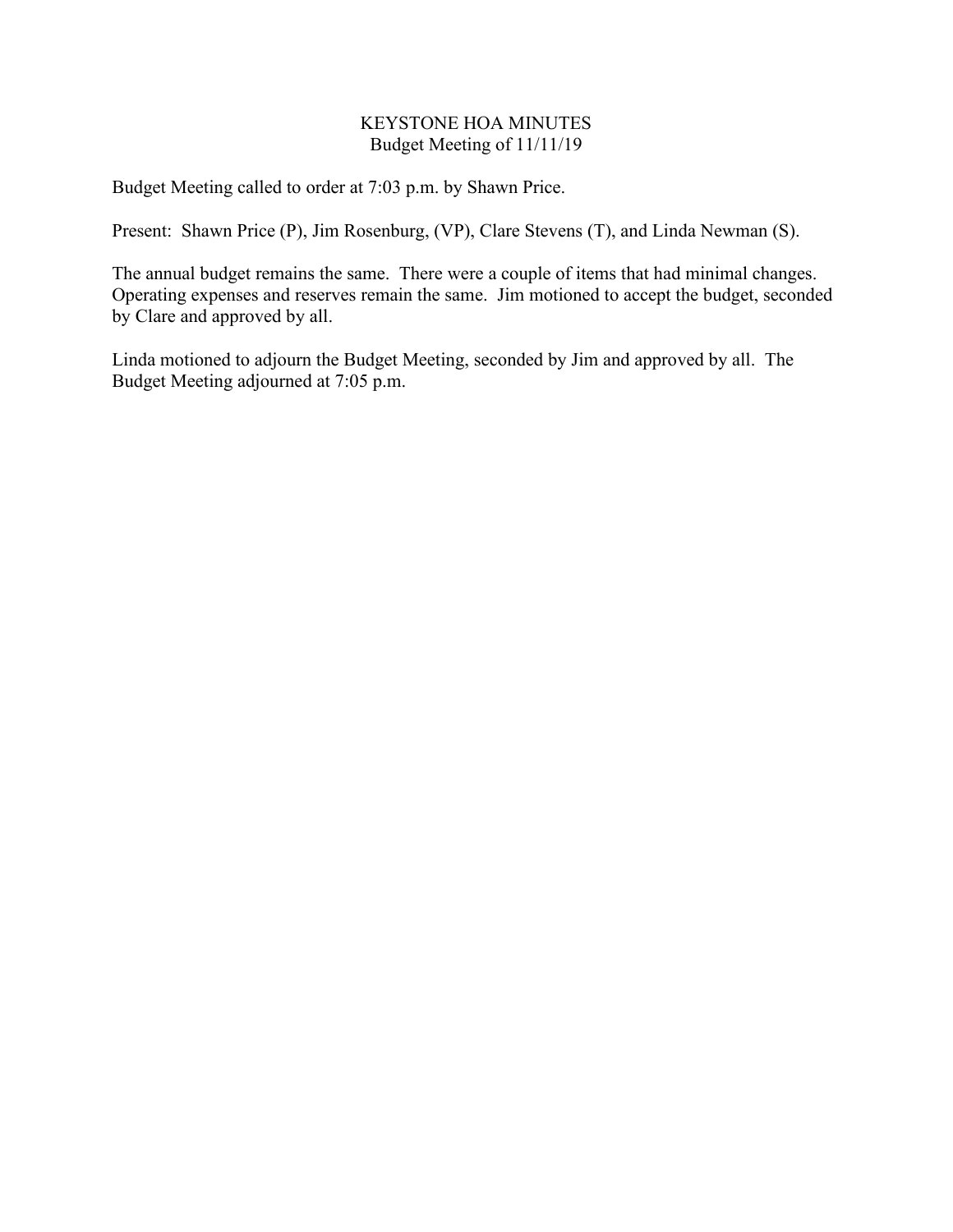## KEYSTONE HOA MINUTES Organizational Meeting of 11/11/19

Organizational Meeting Called to order at 7:09 by Shawn Price.

Present: Shawn Price (P) and Linda Newman (S).

Proof of Notice for the Annual Meeting was mailed on October 11, 2019. There were four homeowners present and four proxies. A total of 44 were needed to have a quorum. A quorum was not established so we could not hold the annual meeting.

There were no letters of intent to serve on the board and no interest from the membership. The terms have expired for Jim Rosenburg, Clare Stevens, and Doug Pawling.

Linda appointed Shawn chairperson of the Organizational Meeting. Shawn appointed Jim Rosenburg, and Clare Stevens to the board. Jim Rosenburg was appointed Vice-President with his term ending in 2021. Clare Stevens was appointed Treasurer with her term ending in 2021. Jim motioned to nominate Shawn Price as President and Linda Newman as Secretary, seconded by Clare and approved by all. There terms will end in 2020.

Linda motioned to adjourn the Organizational Meeting seconded by Clare. The Organizational Meeting adjourned at 7:12 p.m.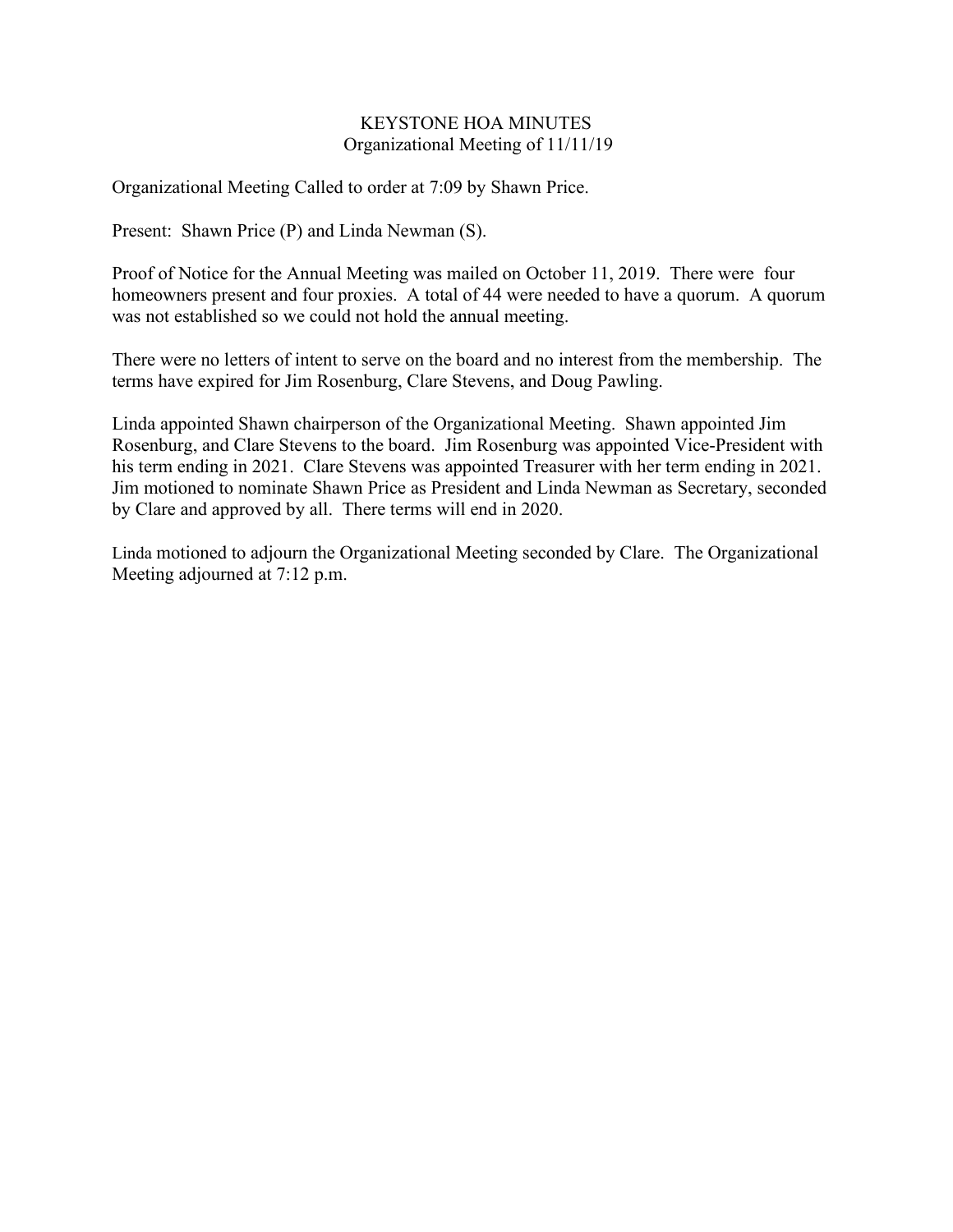# KEYSTONE HOA MINUTES Board Meeting of 11/11/19

Meeting called to order at 7:12 by Shawn Price.

Present: Shawn Price (P), Jim Rosenburg, (VP), Clare Stevens (T), and Linda Newman (S).

Ameri-Tech presence: Phil Colettis , Director of Operations

Residents: 6

## MINUTES:

 $\sim$  The minutes of 11/12/18 and 10/14/19 were approved by acclamation.

## TREASURERS REPORT:

 $\sim$  Clare reported the General Account balance is \$77,078.20 and the Money Market balance is \$78,731.27. Delinquencies total \$3,512.00. The annual dues will remain the same.

### NONCOMPLIANCE/FINES:

Three accounts remain with the attorney. Nine accounts are 90 days past due and final notices have been sent. They can be turned over to our attorney after November 15, 2019.

## ARCHITECTURAL COMMITTEE:

 $\sim$  Lot 1 submitted a request to install solar heating panels and it was approved.

 $\sim$  Lot 27 submitted a request to paint the house and it was approved.

## MANAGER'S REPORT:

 $\sim$  The monthly inspection was completed the first week of November. Seventeen violation letters were sent. There are no fining hearings scheduled.

## OLD BUSINESS:

 $\sim$  The shrubs will be installed along East Lake and Bridle Path Way when the weather permits. Jim recommended planting red flowers for Christmas at the entrances.

 $\sim$  It was determined we only need to trim the trees along East Lake. We asked Phil to have David obtain two additional quotes.

 $\sim$  The entrance lights on the east side of Equine have been repaired.

 $\sim$  The remaining community signs should be installed by the end of the week.

 $\sim$  The storage shed will be assembled with the Christmas decorations. It was suggested we put it insider the fencing near the well on Forelock.

#### NEW BUSINESS:

 $\sim$  Linda motioned to change our meetings from monthly to every other month, seconded by Clare and approved by all.

 $\sim$  New HOA signs are needed to reflect the name change from the Allegro to Addington Place of East Lake.